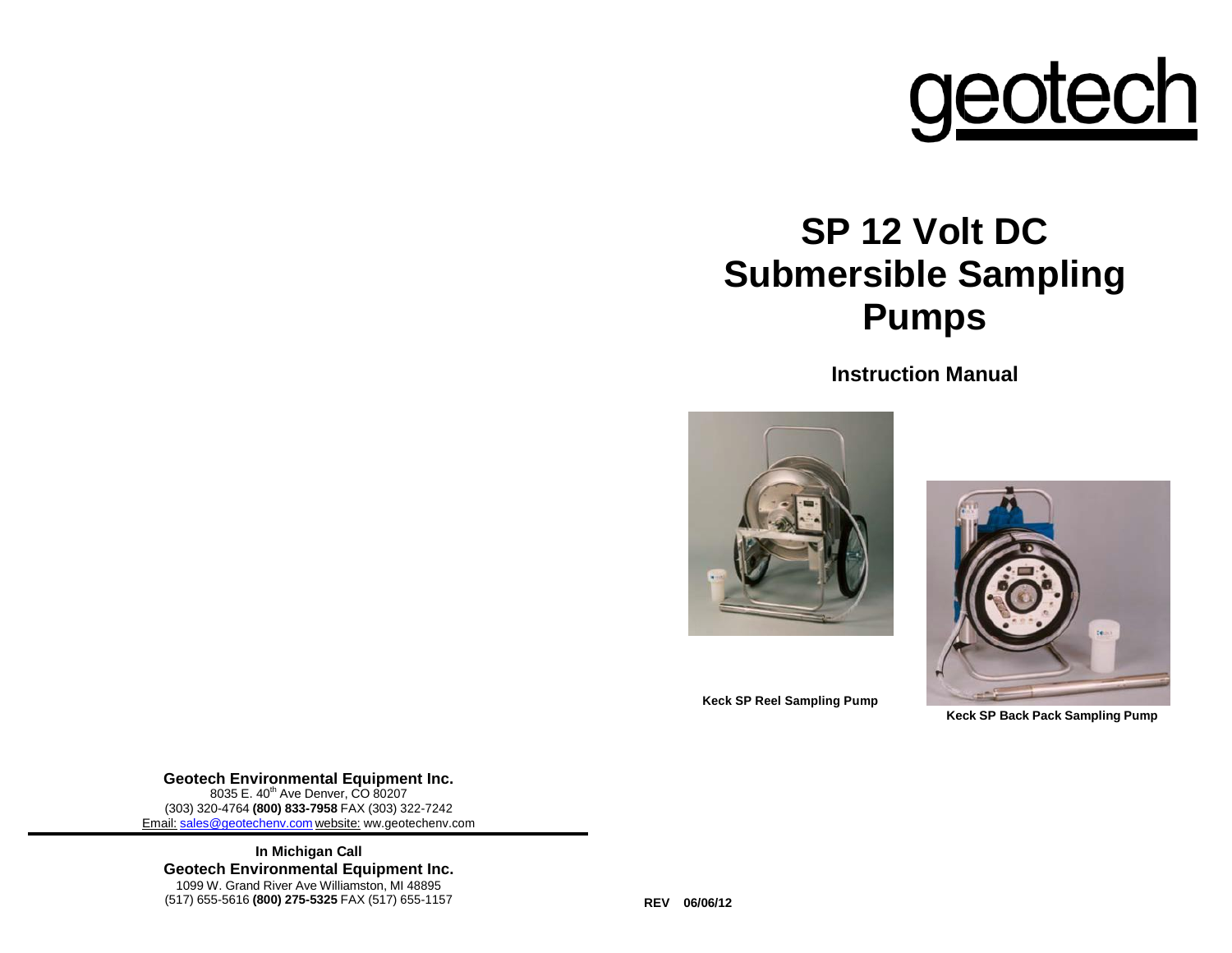# **Table of Contents**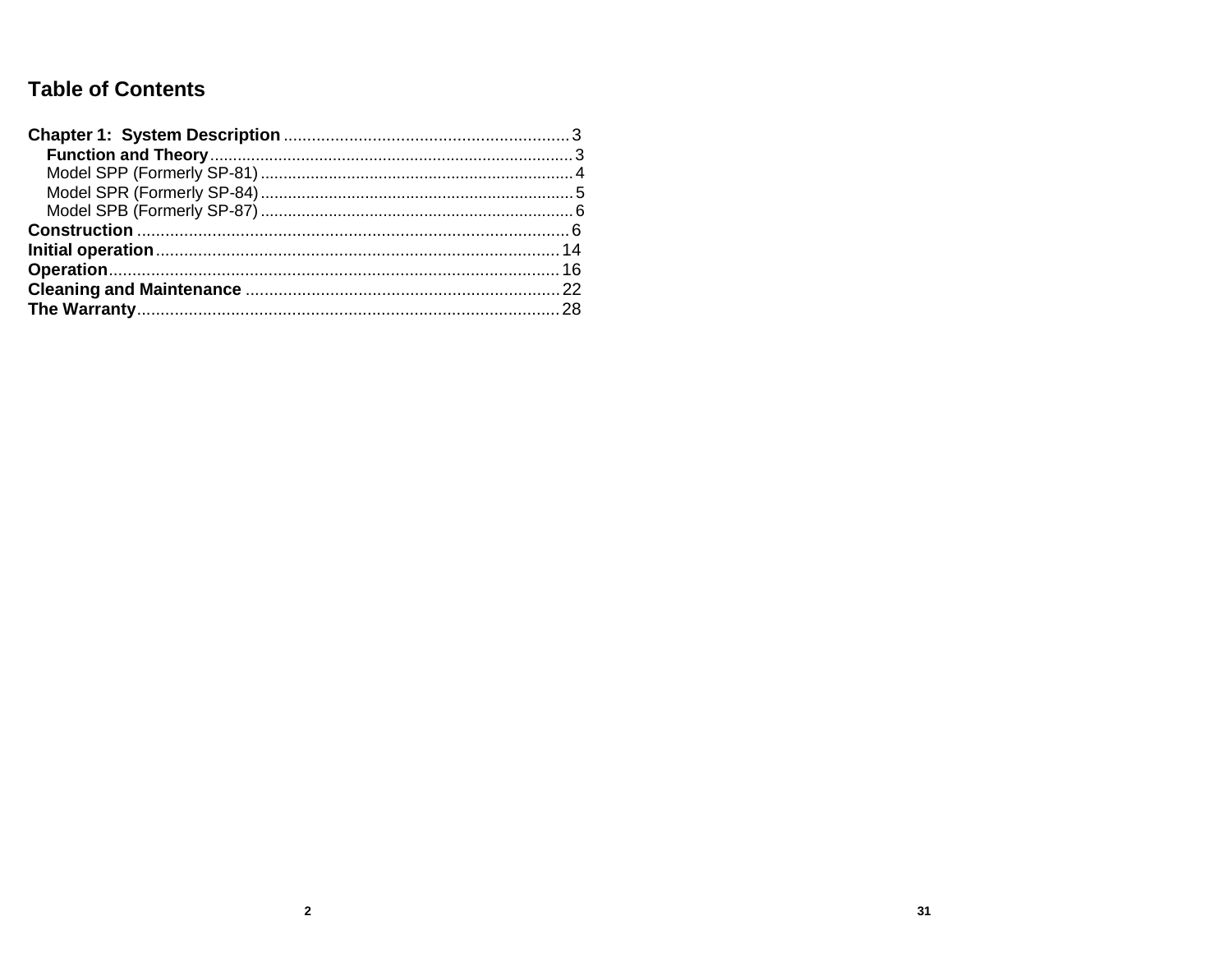# **Chapter 1: System Description**

#### **Function and Theory**

Keck SP series Sampling Pumps have been constructed to provide reliable and efficient ground water samples from a 2" monitoring well. The pumps have a variable flow rate for continuous purging or sampling without agitation. The pumps come in three models for maximum site adaptability and are capable of operating at remote sites with a 12 VDC battery or directly from any 12 VDC vehicle capable of sustaining 13 to 14 volts and 15 amps. For maximum efficiency and performance for extended pumping periods, the battery pack or auto/battery monitor can be connected directly to a 12 VDC vehicle. The Keck SP can be connected to most high amp-hour marine batteries for sampling monitor wells that are not accessible with a field vehicle.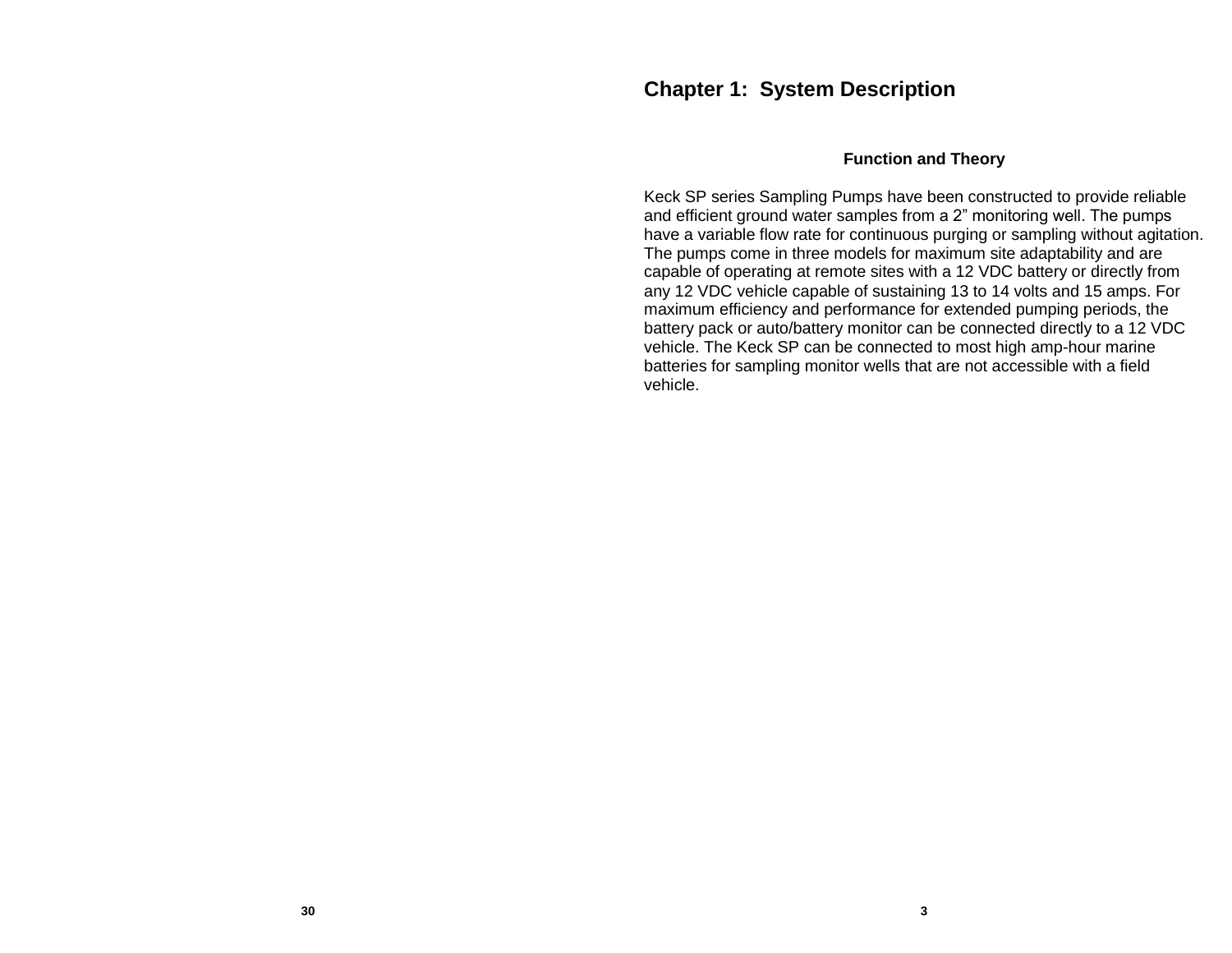Model SPP (formerly SP-81) The SPP was designed to provide a sampling system capable of operating at remote sites.

# **Features**

- □ Pump with EPDM stator
- □ Pump control monitor
- □ Variable flow to 100 ml/minute
- □ 125 feet power cable (polyethylene jacket)
- □ 125 feet polyethylene discharge tubing Universal well sheave

# **Accessories**

- □ Aluminum cable storage reel with slip ring
- $\Box$  Inflatable packer, 2-inch
- $\Box$  Inflatable packer, 4-inch
- $E$  FEP hose

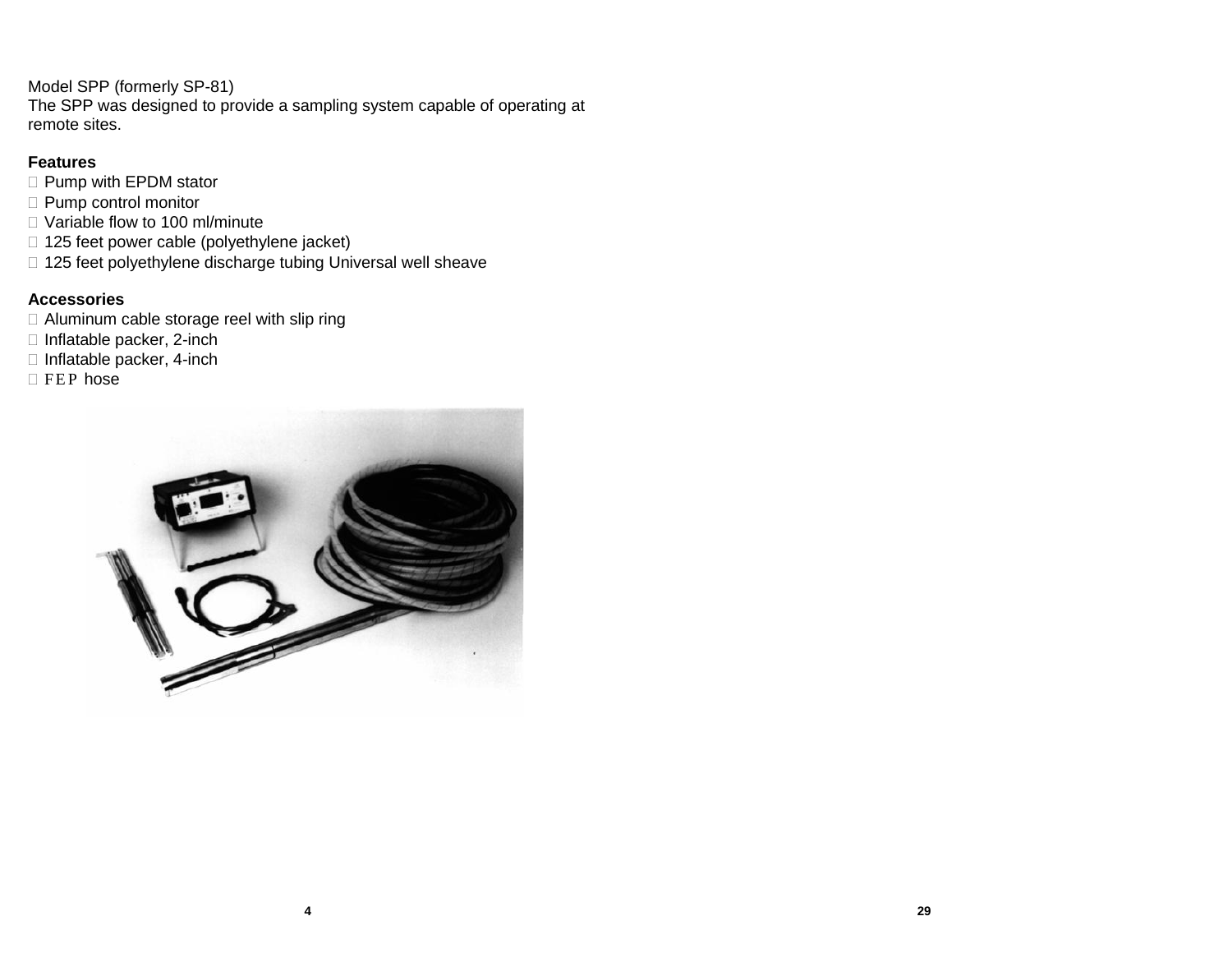# **The Warranty**

For a period of one (1) year from date of first sale, product is warranted to be free from defects in materials and workmanship. Geotech agrees to repair or replace, at Geotech's option, the portion proving defective, or at our option to refund the purchase price thereof. Geotech will have no warranty obligation if the product is subjected to abnormal operating conditions, accident, abuse, misuse, unauthorized modification, alteration, repair, or replacement of wear parts. User assumes all other risk, if any, including the risk of injury, loss, or damage, direct or consequential, arising out of the use, misuse, or inability to use this product. User agrees to use, maintain and install product in accordance with recommendations and instructions. User is responsible for transportation charges connected to the repair or replacement of product under this warranty.

# **Equipment Return Policy**

A Return Material Authorization number (RMA #) is required prior to return of any equipment to our facilities, please call our 800 number for appropriate location. An RMA# will be issued upon receipt of your request to return equipment, which should include reasons for the return. Your return shipment to us must have this RMA # clearly marked on the outside of the package. Proof of date of purchase is required for processing of all warranty requests.

This policy applies to both equipment sales and repair orders.

FOR A RETURN MATERIAL AUTHORIZATION, PLEASE CALL OUR SERVICE DEPARTMENT AT 1-800-833-7958 OR 1-800-275-5325.

Model Number:

Serial Number:

Date:

# **Equipment Decontamination**

Prior to return, all equipment must be thoroughly cleaned and decontaminated. Please make note on RMA form, the use of equipment, contaminants equipment was exposed to, and decontamination solutions/methods used.

Geotech reserves the right to refuse any equipment not properly decontaminated. Geotech may also choose to decontaminate equipment for a fee, which will be applied to the repair order invoice.

#### Model SPR (Formerly SP-84)

The reel mounted SPR is equipped with 150 feet of power cable and discharge tubing on a storage reel with the auto/battery monitor enclosed in a watertight case.

#### **Features**

- $\Box$  Pump with EPDM stator
- $\Box$  Cable reel with slip ring and pin-lock
- Wheel kit
- □ Pump monitor/control
- □ Variable flow down to 100 ml/minute
- $\Box$  150 feet power cable (polyethylene jacket)
- $\Box$  150 feet polyethylene discharge tubing
- □ Universal well sheave

#### **Accessories**

- $\Box$  Inflatable packer, 2-inch
- $\Box$  Inflatable packer, 4-inch
- $\Box$  FEP hose

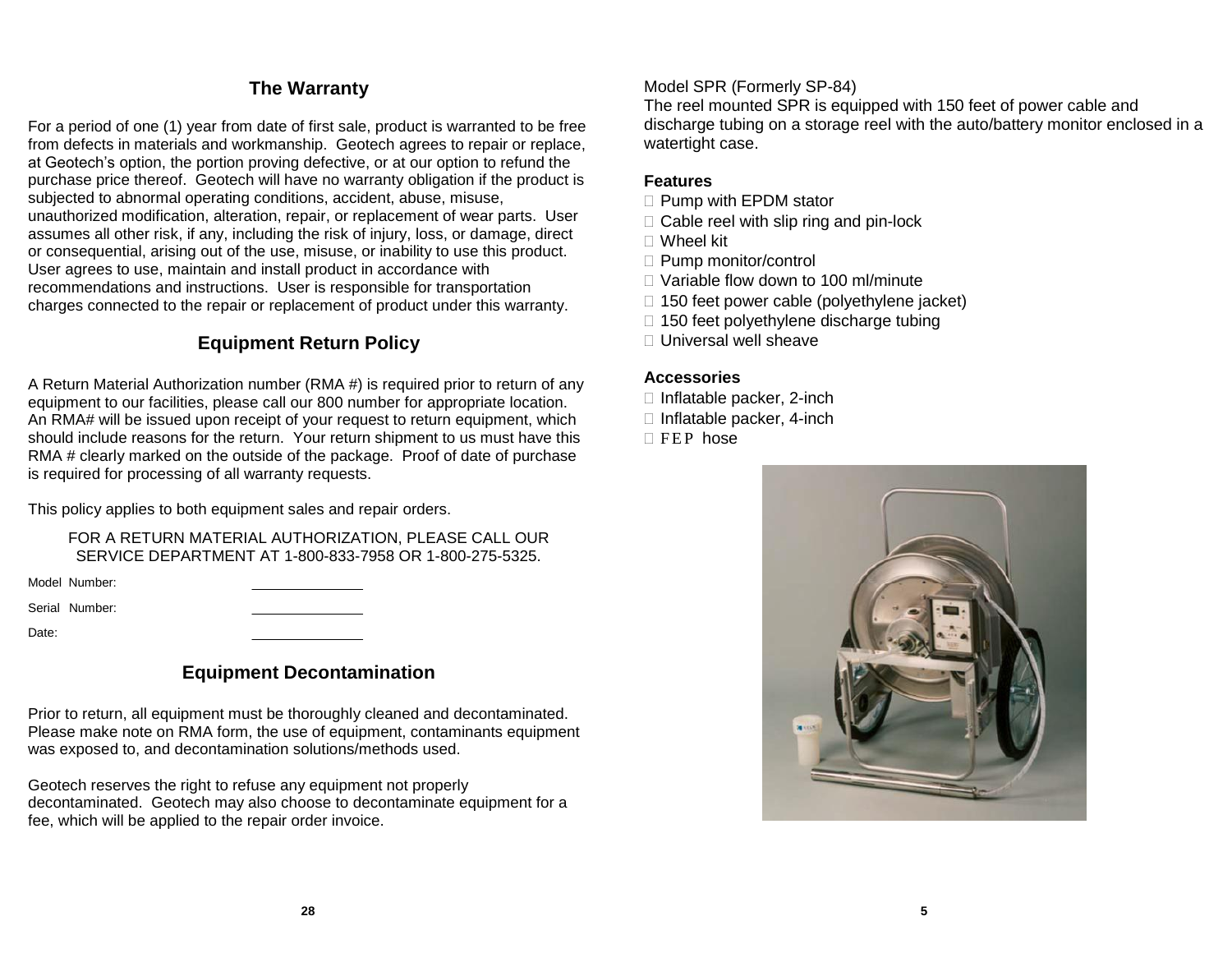# Model SPB (Formerly SP-87)

The SPB backpack system is light weight and features an internal power supply with variable flow for continuous purging or sampling without agitation. The system includes 60 feet of power cable and discharge hose with pump controls mounted directly in the cable reel.

#### **Features**

- $\Box$  Backpack frame with reel
- □ Variable flow down to 100 ml/minute
- □ 60 feet power cable (polyethylene jacket)
- □ 60 feet polyethylene discharge tubing
- □ Universal well sheave

# **Accessories**

#### $\Box$  FEP hose





SCREWS<br>SCREWS **EMBL ASSEMBLY @@@** 

STRAIN RELIEF CAP KEMLON<br>LEAD TRANSFER TUBE ⊝ନନ୍ତ

# **Construction**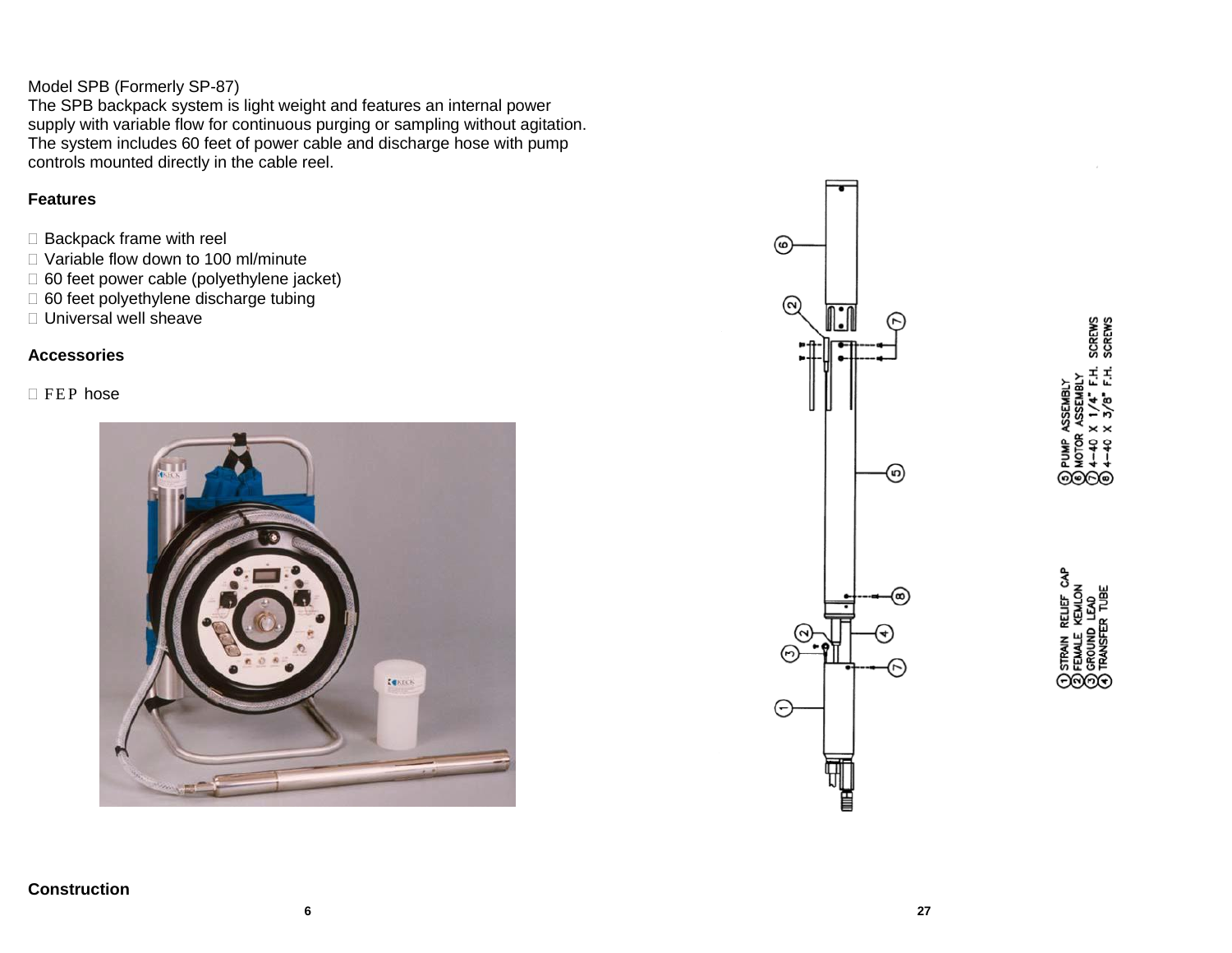Each of the three modules is designed to detach from the adjacent module by removing three to eight external screws. This design allows for easier decontamin ation and field repair of the pump.

#### **1. Electrical/Fluid Terminal Cap M odule**

The electrical/fluid termi nal cap contains the terminations for the power cable and discharge tubing. The power cable has a strain relief attached inside of t he cap and a tape red PTFE insert that is compressed with t he ferrule fitting on the top of this module. The discharge tubing attaches to the 304 stainless steel hose barb on t he top and the fluid path is com pleted throu g h a transfer t ube with O -ri ngs on each end inside of the module. Both the positive and negative leads are soldered to the two ends of the 10gau ge po wer cable. The positi ve electrical boot sli ps on the pin connector attached to the top of the stator cap, and the negative le ad is attached to the top of the stator c ap with a gro unding screw.

# **2. Pump Head Module**

Pump housing, flexible shaft, rotor, stator, and stator cap. The pump head module consists of t he intake area with inspection plate, flexible shaft, rotor, stator and stator cap. The flexible shaft is designed for both forward and reverse ope ration a nd is constructed of 304 stainless steel. The rotor, or helical screw, is machined from 316 stainless steel. The stator is constructed of 304 stainless tubing li ned with a EPDM elast omeric compound. The stator cap attaches to the stator through the outer stainless steel shell and contains the positi ve 12 VDC electrical wire with male and female glass insulated connectors.

# **3. Motor M odule**

Motor housi ng, bottom c ap, 12VDC motor, female hex drive and shaft s eal.

The motor module contains a 12 VDC gear motor specially designed for the Keck SP -Series pump. The highly efficient monobl o c design allows continuous operation for mini -aquifer tests and evacuation of greater volum es of ground water.

**7**

# **Elastomeric Stators**

**26**

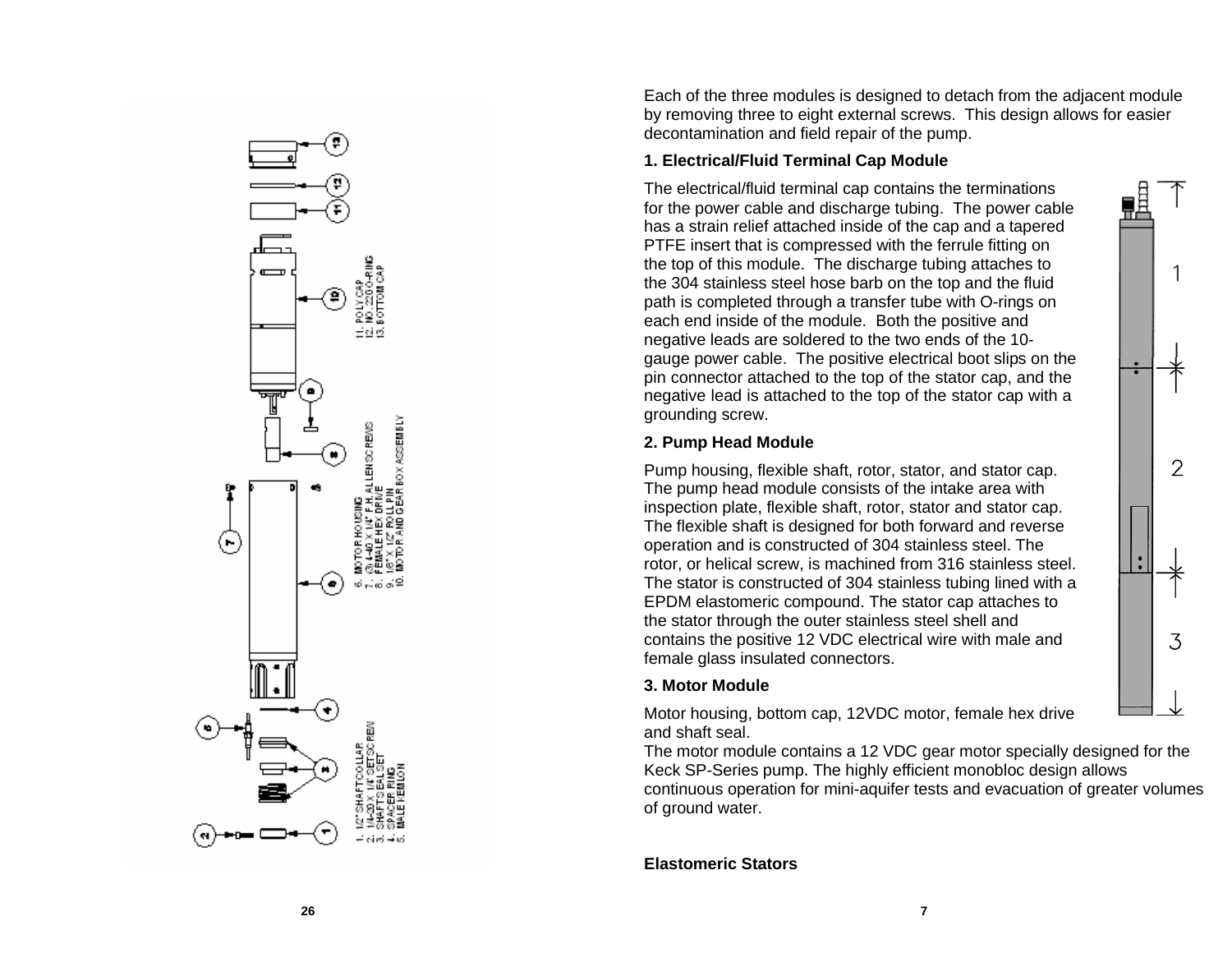Reaction to certain chemicals will cause <sup>a</sup> swelling of the stator and subsequent increased friction or difficulty of operation which will cause the pump to operate at a higher current level, or not at all. A decrease in volume may indicate a worn stator which needs replacement.

**EPDM**



(コミクラインタ) ROLL PIN 좀<br> **ROLL AOLY @@@@@** 

F.H. SCREWS

DRIVE

**FITTING** KEMLON  $\Theta$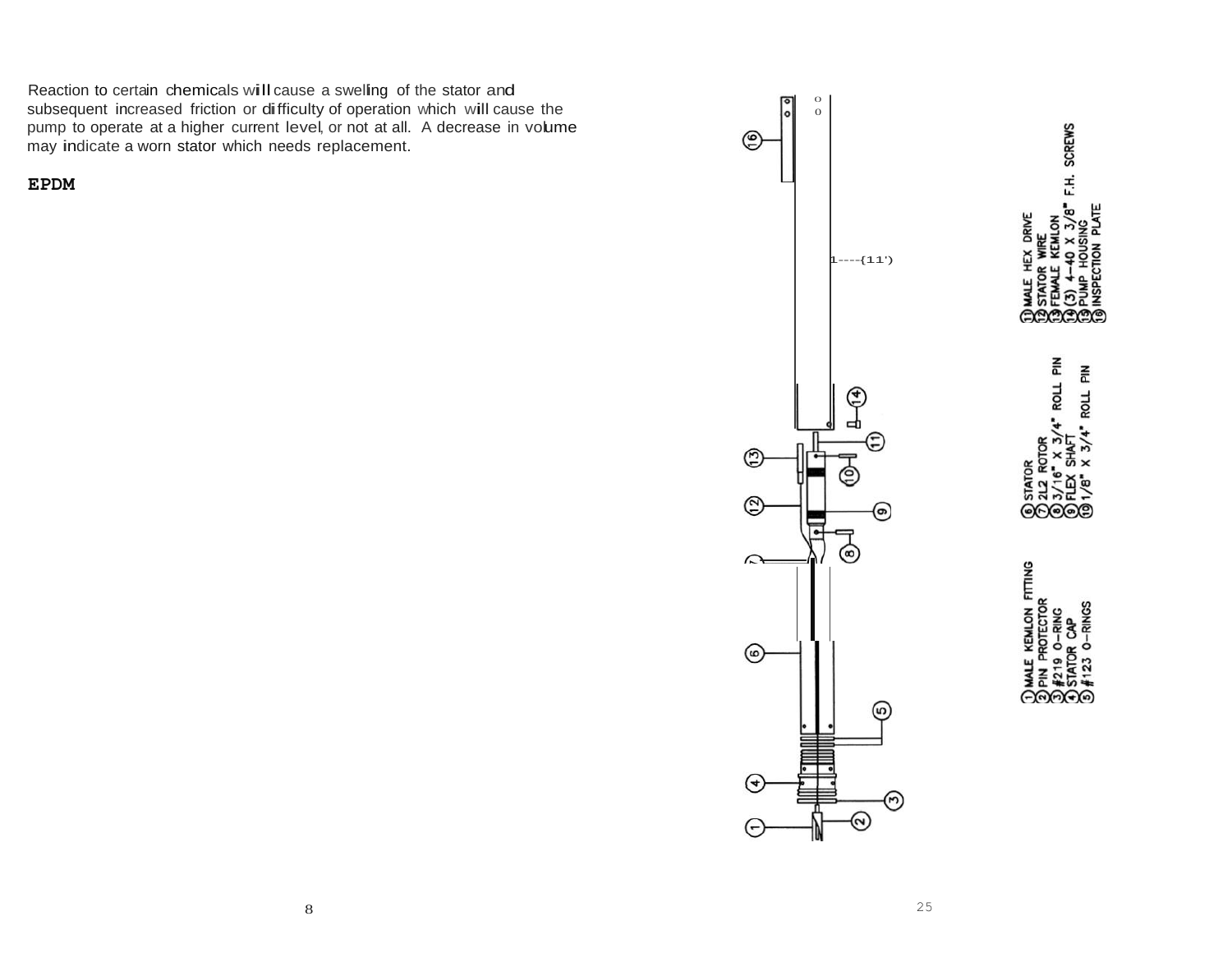

# **Model SPP**

- 1. Audio Amp Alarm
- 2. Voltage/Amps Select Switch
- 3. LCD Meter Display for monitoring volts and amps during pump operation
- 4. LCD On/Off Switch
- 5. Forward-Off-Reverse Pump Control Switch
- 6. Pump Output Connects to pump power cable

20 Amp Sloblo Fuse (variable flow control models only)

Circuit Breaker (10 amp, manual reset)

(Not shown -- located on rear panel)

Auto Battery Power Receptacle

(Not shown -- located on rear panel)

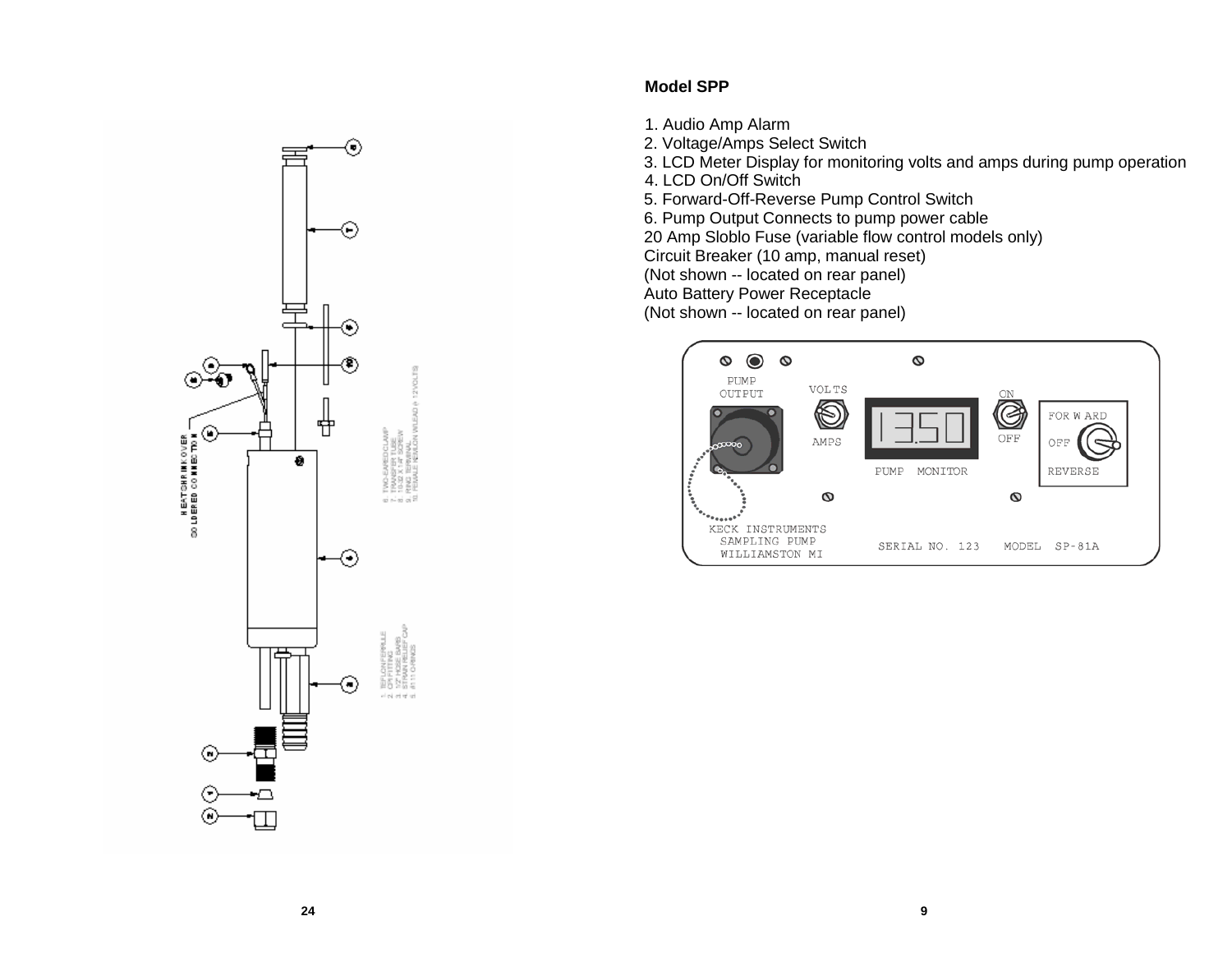# **MODEL SPR**

- 1. Voltage/Amps Select Switch
- 2. LCD Meter Display for monitoring volts and amps during pump operation
- 3. LCD On/Off Switch
- 4. Reverse-Off-Forward Pump Control Switch
- 5. 20 Amp Sloblo Fuse (variable flow control models only)
- 
- 7. Audio Warning Signal Adjustment 2.



- 5. Dispose of all wash and rinse water in a properly marked and sealed container for future disposal.
- 6. Inspect and re-tighten all 4-40 pump screws at the end of each day of operation.

Tools and Materials Required for Cleaning and Maintenance

- 6. Audio Amp Alarm **1.** Open-end wrenches: 9/16", 5/8", and 11/16" <br>
1. Open-end wrenches: 9/16", 5/8", and 11/16"<br>
2. Allen wrenches: 1/8", and 1/4"
	-
	- 3. Screw driver
	- 4. Roll Pin Punches: 1/8" and 3/16"
	- 5. Soldering iron
	- 6. Multimeter
	- 7. Heat shrink tubing
	- 8. Solder
	- 9. 4-40 F.H. screws x 1/4" and 3/8" lg.
	- 10. 18 Awg wire

| __<br>__           |  |
|--------------------|--|
| ___<br>_____<br>__ |  |
|                    |  |

#### **Do not re-use screws**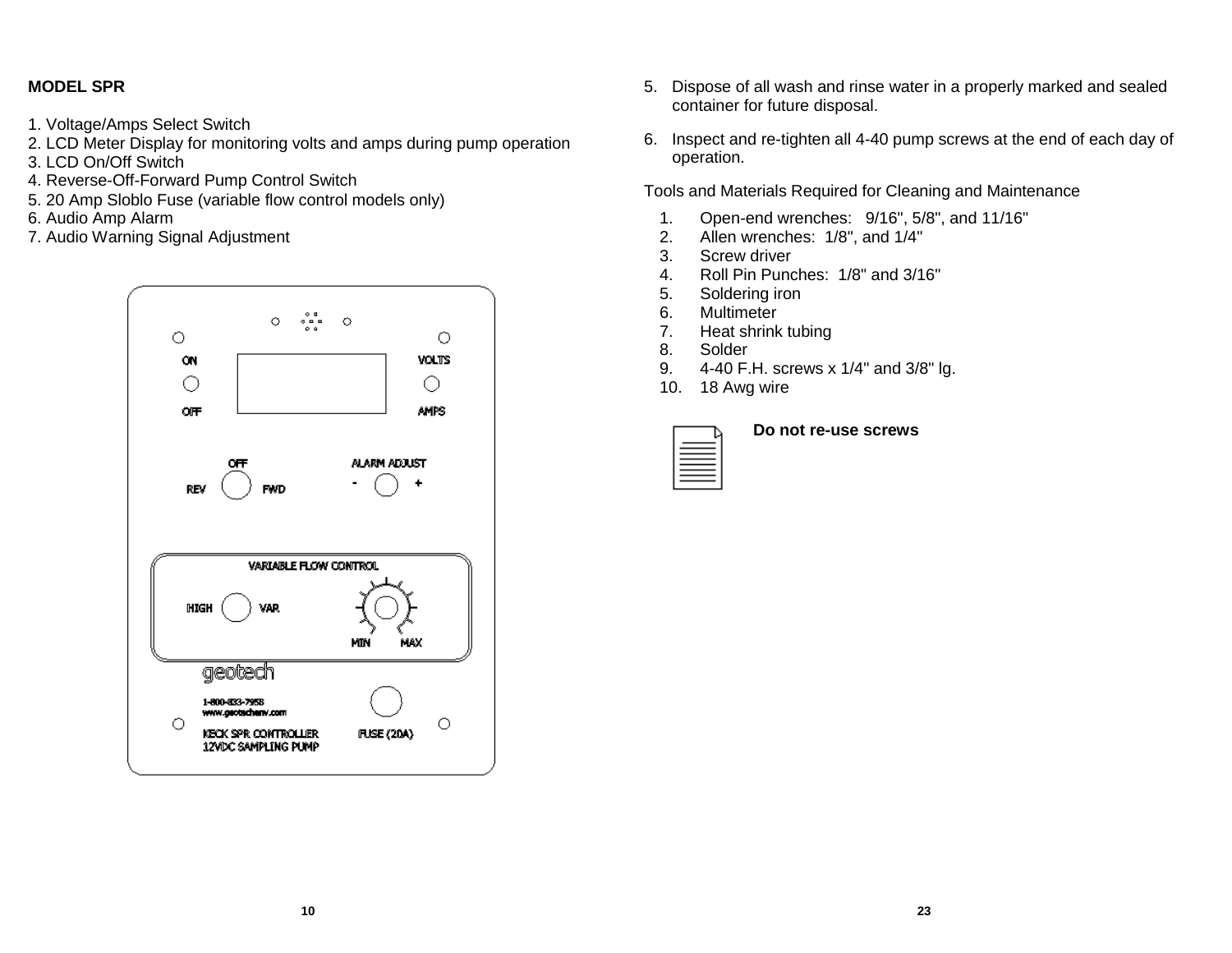#### **Cleaning and Maintenance**

A thorough decontamination of the pump will increase the operating efficiency of the system. The various techniques used to clean sampling equipment generally depend on the critical nature of the type of sampling required for each project. An effective method for cleaning the pump head and transfer tubing is to pump cleaning solution through the pump and reverse the pump to evacuate the tubing and flush the intake area. Any procedure that uses a cleaning or chemical solution must be followed by pumping clean water through the system.

The pump current should be monitored during the cleaning process to detect any change in the operating condition. An increase in current may indicate that either the cleaning agent reacted with the elastomer, causing it to swell, or a residual film of the cleaning agent was not removed with the clean water rinse. Conversely, a decrease in the current would indicate that foreign material or contamination has been removed during the cleaning process.

Geotech recommends the following procedure for the SP-Series submersible sampling pump:

- 1. Wash sampling equipment in a container with a solution of good quality lab soap, such as micro soap or Liquinox. Completely brush the entire exterior surface of the article. Wash interior wetted surfaces as required.
- 2. Rinse sampling equipment, except that used for samples intended for volatiles in a container of a 10 percent solution of acetone and water. Completely brush the entire exterior surface of the article. Rinse interior wetted surfaces as required. If PCBs or pesticides are suspected to be present, the final rinse should be carried out with a hexane solution. Equipment used for samples intended for volatile organic analysis should not have a solvent rinse. Technical or reagent grade solvents should be used.
- 3. Rinse sampling equipment in a container of clean water. Completely brush the entire exterior surface of the article. Rinse interior wetted surfaces as required.
- 4. Rinse sampling equipment by pouring or spraying clean water over the equipment surfaces. Lay equipment on clean plastic to air dry as much as possible before reuse.

#### **MODEL SPB**

- 1. LCD Meter Display for monitoring volts and amps during pump operation and charging
- 2. LCD On/Off Switch
- 3. External 12VDC Fuse (20 Amp)
- 4. External 12VDC Input
- 5. Battery Power Select Switch
- 6. Variable Flow Adjustment
- 7. Flow Rate Select Switch
- 8. Output Circuit Breaker
- 9. Forward-Off-Reverse Pump Control Switch
- 10. 12VDC Charging Input
- 11. Charging Circuit Fuse (4 Amp)
- 12. Voltage/Amps Select Switch

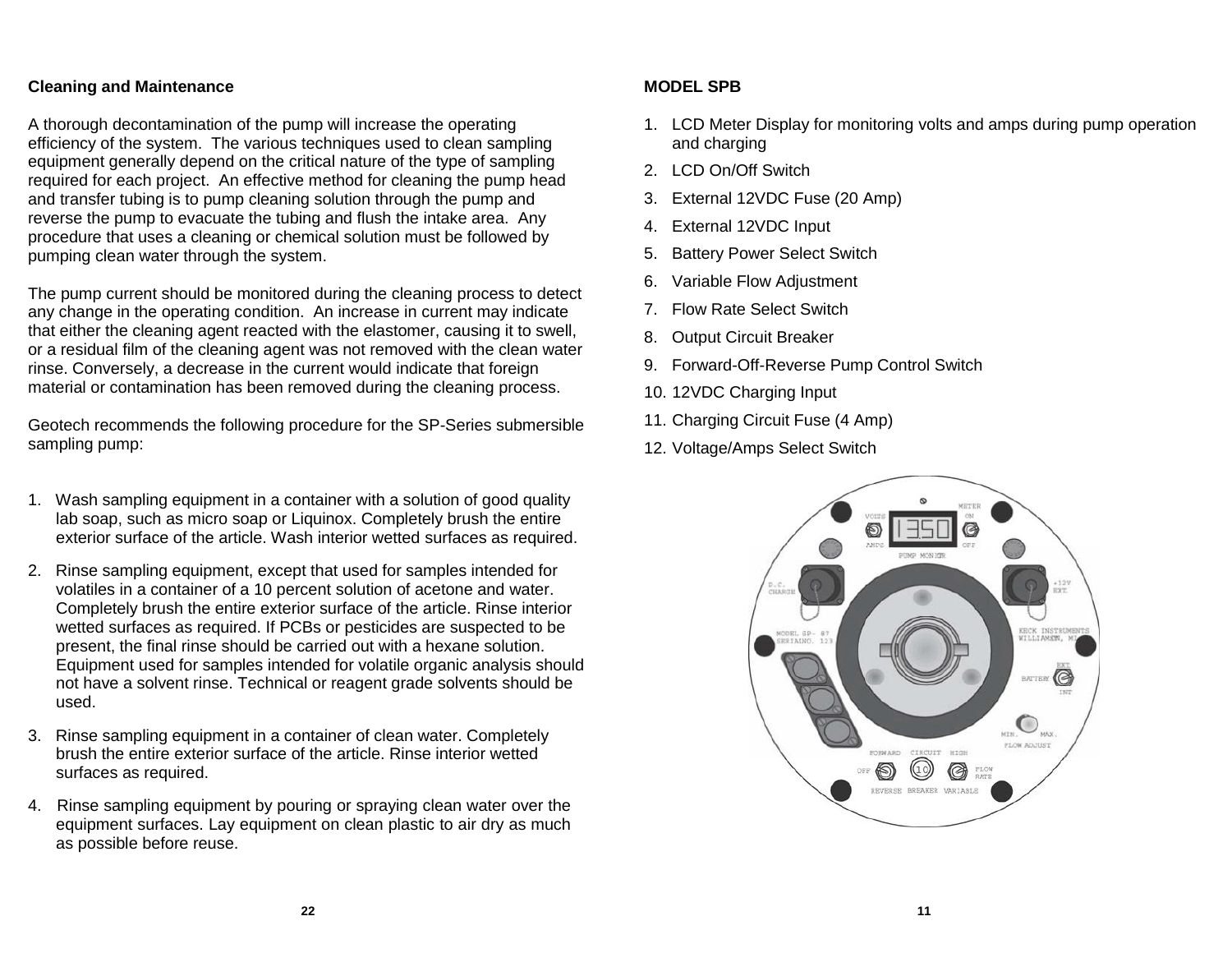#### **SPB Charging instructions**



# CLIP **BUSHING** WHEELS & AXLE

#### **IMPORTANT!**

**If the battery pack will not be used for an extended period of time, it should be periodically charged to maintain battery life.**

#### **110V AC CHARGING**

1. Connect the charging cord to the D.C. CHARGE socket (#10 on page 11).



Do not use charger in +12V EXT. socket (# 4 on page 11). Damage to charger will result.

- 2. Position the BATTERY switch to the "INT" (internal battery) setting.
- 3. Plug charger into a 110V outlet. FAST CHARGE lamp will light. FAST CHARGE lamp will extinguish and FLOAT lamp will light after battery has charged 80% - 100% of capacity. Plan on a minimum of 16 hours to fully charge the battery



**HANDLES**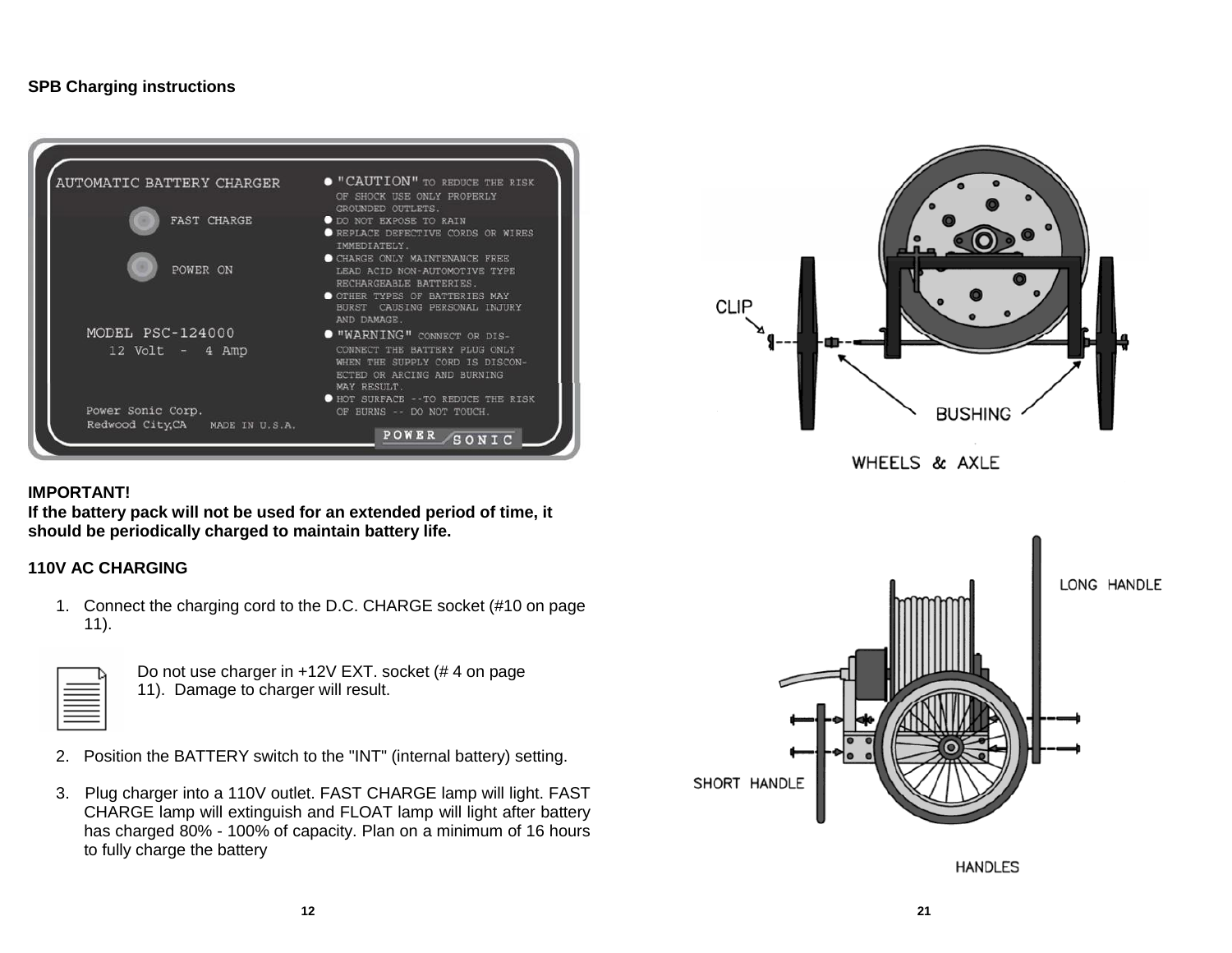- **Step 12** Connect the female electrical boot from the bottom of the Inflatable Packer Module to the glass insulated electrical terminal on top of the pump by pushing the boot over the pin.
- **Step 13** Lubricate the lower end of the fluid transfer tube and the upper end of the pump with water to prevent damage to the o-rings.
- **Step 14** Orient the Inflatable Packer Module so that the transfer tube will be in alignment with the hole located on the top of the pump.
- **Step 15** Push the lower end of the Inflatable Packer Module onto the top of the pump.
- **Step 16** Replace the three screws to secure the module to the pump.
- **Step 17** Connect the 1/8 inch air line to the air fitting at the top of the pump by simply inserting the tube.



To remove the air line, push the collect in and pull on the tubing.

The Inflatable Packer Module was NOT designed to support the extended weight of the pump. When installing or removing the system, support the unit by holding the solid pump body. Always store the complete assembly in a container that will provide full support of the system and prevent any lateral force from bending or damaging the module.



Use air line plug when air line is not in fitting. Inspect and re-tighten all 4-40 pump screws at the end of each day of operation.

# **DC CHARGING**

- 1. Connect the 12VDC jumpers to the D.C. CHARGE socket (# 10 on page 11). Connect the jumpers to the 12VDC power supply positive (+) terminal [red] and to the negative (-) terminal [black].
- 2. Position the BATTERY switch to the "INT" (internal battery) setting.
- 3. Check the current level with the amp meter. When current drops below 0.30 amps, battery is 80% - 100% charged.

Battery must be fully charged after field use.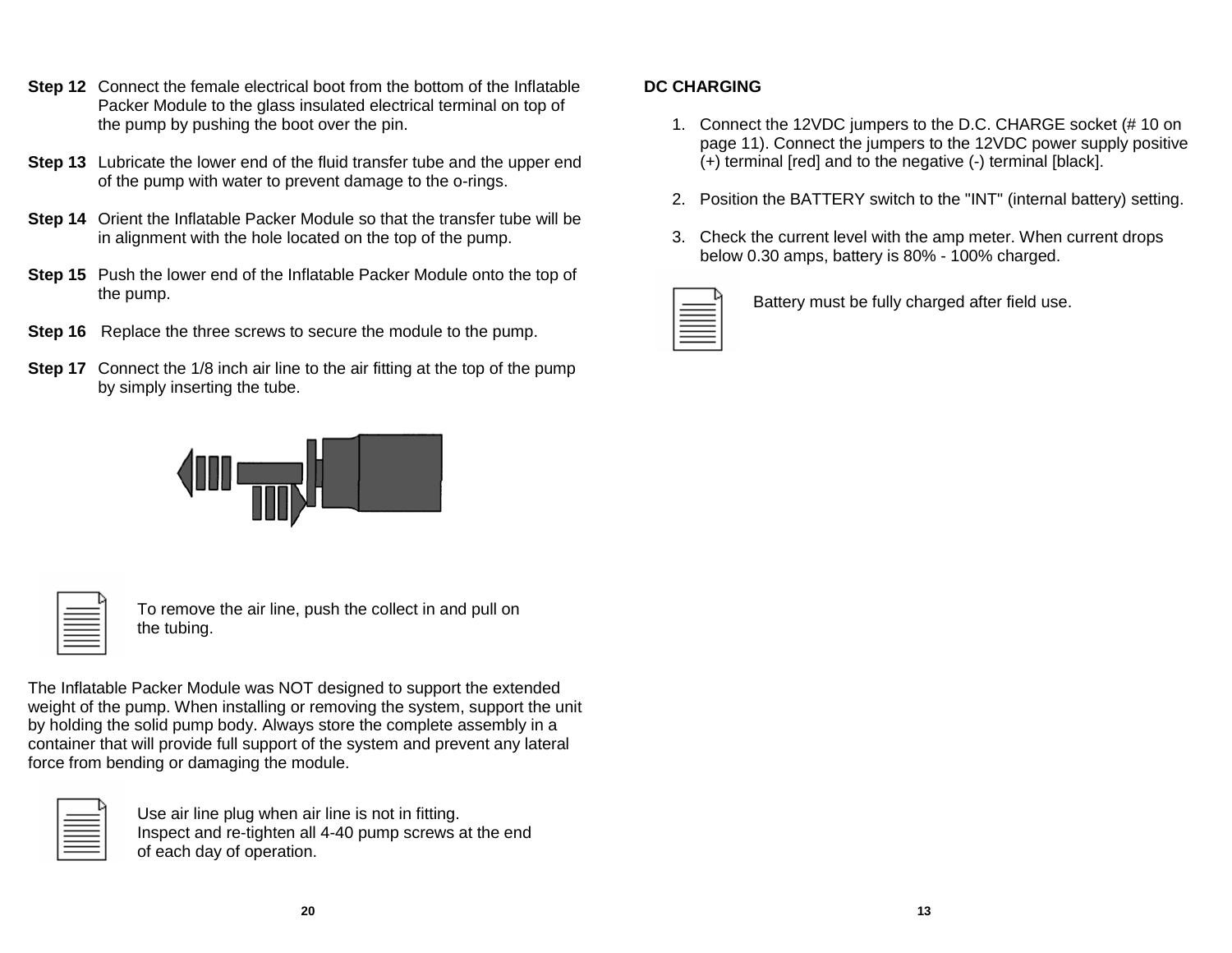#### **Initial operation**

Follow Procedure column (shaded) for operation. Consult Troubleshooting column for common problems at each step.

| <b>Procedure</b>                                                                                                                                                                                                                                                                                  | Troubleshooting                                                                                                                                                                                                                                                                                                                                                              |
|---------------------------------------------------------------------------------------------------------------------------------------------------------------------------------------------------------------------------------------------------------------------------------------------------|------------------------------------------------------------------------------------------------------------------------------------------------------------------------------------------------------------------------------------------------------------------------------------------------------------------------------------------------------------------------------|
| Step 1 Remove the discharge tubing<br>from the hose barb at the top<br>of the pump.                                                                                                                                                                                                               | Hose must be off! Most pumps<br>won't start "dry."                                                                                                                                                                                                                                                                                                                           |
| Step 2 Submerge the pump in clean,<br>cool water (55°F) so that the<br>unit is vertical and the water<br>level is above the hose barb.<br>Allow to set for at least five<br>minutes for temperature<br>equalization.                                                                              | The pump should not be operated<br>"DRY" at any time. Operation of<br>the unit without water to lubricate<br>the moving parts will cause<br>damage and eventual malfunction<br>of the pump.                                                                                                                                                                                  |
| Step 3 Connect the power cable to the<br>12 VDC power supply; 13 to 14<br>VDC is required for the initial<br>starting of the pump. Positive<br>(+) terminal [red] and negative<br>(-) terminal [black].<br>Note: Do not reverse positive and<br>negative terminal or monitor damage<br>may occur. | Water must be cool: warm water<br>swells stator                                                                                                                                                                                                                                                                                                                              |
| Step 4 Turn the Voltage/Current Meter<br>to "ON - VOLTAGE". If 13 to<br>14 volts are displayed, proceed<br>to the next step.                                                                                                                                                                      | A constant 13 to 14VDC are<br>required to operate the unit at a<br>stable current level. Operation of<br>the pump with less than 12 volts<br>will cause excessive brush and<br>commutator wear and the<br>subsequent premature failure of<br>the motor. No LCD display --<br>check fuses and connections. Was<br>the battery tested under load?<br>Running vehicle may help. |
| Step 5 Turn the Voltage/Current Meter<br>to "AMPS".                                                                                                                                                                                                                                               | No change in display is no load;<br>check continuity.                                                                                                                                                                                                                                                                                                                        |
| Step 6 Turn the Pump Control Switch<br>to "FORWARD", observing the<br>current level at the same time.<br>STOP immediately if the<br>current exceeds 10.0 amps or<br>the meter "blanks out," which is<br>greater than 20.0 amps                                                                    |                                                                                                                                                                                                                                                                                                                                                                              |

#### **INSTRUCTIONS FOR ATTACHING 2" INFLATABLE PACKER**

The SP Inflatable Packer is designed to attach to the upper portion of the basic sampling pump. To install the packer, follow these simplified steps:

- **Step 1** Remove the three screws that secure the Electrical/Fluid Terminal Cap.
- **Step 2** Pull the Electrical/Fluid Terminal Cap away from the remainder of the pump without rotating.

#### **IMPORTANT!**

**Care should be exercised to prevent damage to the glass-insulated electrical terminal on the top of the pump.**

- **Step 3** Remove the screw that secures the ground or negative wire lead.
- **Step 4** Disconnect the female electrical boot from the glass-insulated electrical terminal by pulling the boot straight up.
- **Step 5** Remove the fluid transfer tube.
- **Step 6** Connect the female electrical boot from Electrical/Fluid Terminal Cap to the glass insulated electrical terminal on the Inflatable Packer Module by pushing the boot over the pin.
- **Step 7** Attach the ground or negative wire lead with the screw.
- **Step 8** Push the 1/8 inch air line onto the hose barb on the top of the Inflatable Packer Module.
- **Step 9** Lubricate the transfer tube with water to prevent damage to the orings and push securely into the hole located within the upper portion of the Electrical/Fluid Terminal Cap, taking care not to pinch the electric wire or air line.
- **Step 10** Push the Electrical/Fluid Terminal Cap onto the upper end of the Inflatable Packer Module.
- **Step 11** Replace the three screws to secure the module to the Electrical/Fluid Terminal Cap.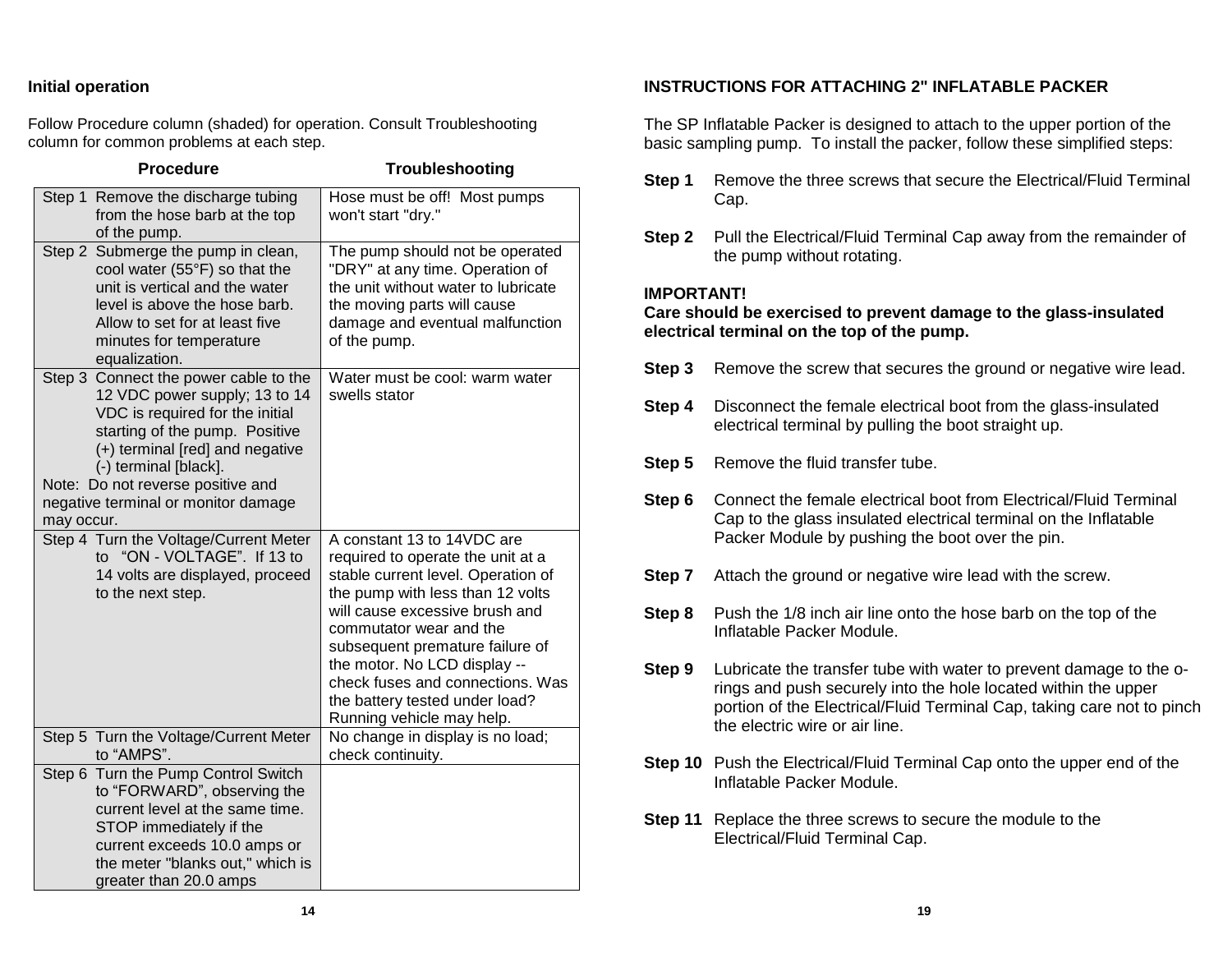#### **Inflatable Packer**



Technical personnel actively engaged in ground water monitoring have recently become more aware of the importance of evacuating the borehole volume to obtain a representative sample. The standard procedure presently used requires that three to five times the volume of water within the well should be evacuated prior to collecting the groundwater sample to be sent to the laboratory for chemical analysis. The use of some more recently developed sampling pumps has reduced the time required to evacuate and sample each monitor well: however, the time required varies due to the different heights of the column of water within each well. In addition, many projects require that the evacuated water be collected and disposed at a treatment facility. Both of these factors increase the cost of monitoring and sampling.

The use of an inflatable packer can

reduce the time, cost and effort when sampling monitoring wells. The packer is mounted immediately above the top of the screen with the pump placed within the screen. This allows the pump to evacuate or draw water from only the screened portion of the well. Assuming that an average monitoring well has at least 5 feet of screen, the time to sample each well would be the same with a minimal amount of effort and effluent collected. The actual pumping time to evacuate the screened portion (5 feet) three to five times would be less than five minutes for a 2 inch well and about 16 minutes for a 4 inch well. This allows the pump to evacuate or draw water from only the screened portion of the well.

|         | <b>Procedure</b>                                                                                                                                                                                                                                                                                                                              | Troubleshooting                                                                                                                                                                                                                                                                                |
|---------|-----------------------------------------------------------------------------------------------------------------------------------------------------------------------------------------------------------------------------------------------------------------------------------------------------------------------------------------------|------------------------------------------------------------------------------------------------------------------------------------------------------------------------------------------------------------------------------------------------------------------------------------------------|
| Step 7  | Less than 10.0 amps:<br>Continue to operate the<br>pump until the current<br>stabilizes between 4 and 7<br>amps.                                                                                                                                                                                                                              | Fluctuates and will not stabilize:<br>needs repair.                                                                                                                                                                                                                                            |
| Step 8  | Greater than 10.0 amps:<br>Check to see that the top of<br>the pump is submerged and<br>be prepared to "rock" the<br>Pump Control Switch from<br>"REVERSE" to "FORWARD".<br>Repeat if necessary, to<br>rotate the pumping<br>mechanism until the pump<br>head is lubricated with water<br>and the current stabilizes<br>between 4 and 7 amps. | High or increased current:<br>contaminated or swollen from<br>solvents; decontaminate with<br>proper cleaning agent and distilled<br>water. Amp meter "blanks out":<br>decontaminate with proper<br>cleaning agent and distilled water.<br>Sand-locked; clean by washing<br>through hose barb. |
| Step 9  | Connect the discharge tubing.                                                                                                                                                                                                                                                                                                                 |                                                                                                                                                                                                                                                                                                |
|         | Step 10 Turn the Pump Control Switch<br>to "FORWARD", observe the<br>current level, and operate<br>the pump until the current<br>stabilizes between 4 and 7<br>amps.                                                                                                                                                                          | If more than 2 to 3 amps higher<br>than with hose off: kink in line,<br>collapsed liner, clogged with sand<br>or silt, or frozen: test without tubing<br>connected and correct.                                                                                                                |
| Step 11 | Turn the Pump Control<br>Switch to "REVERSE",<br>observing the current level,<br>to evacuate the tubing of the<br>water while leaving the pump<br>submerged in water.                                                                                                                                                                         | If pump will not operate in reverse<br>it needs repair.                                                                                                                                                                                                                                        |
| Step12  | Disconnect the discharge<br>tubing.                                                                                                                                                                                                                                                                                                           |                                                                                                                                                                                                                                                                                                |
| Stop 13 | Turn the Pump Control<br>Switch to "FORWARD" for<br>about five seconds, or until<br>the current stabilizes<br>between 4 and 7 amps.                                                                                                                                                                                                           |                                                                                                                                                                                                                                                                                                |
| Step 14 | The sampling pump is ready<br>for field operation.                                                                                                                                                                                                                                                                                            |                                                                                                                                                                                                                                                                                                |